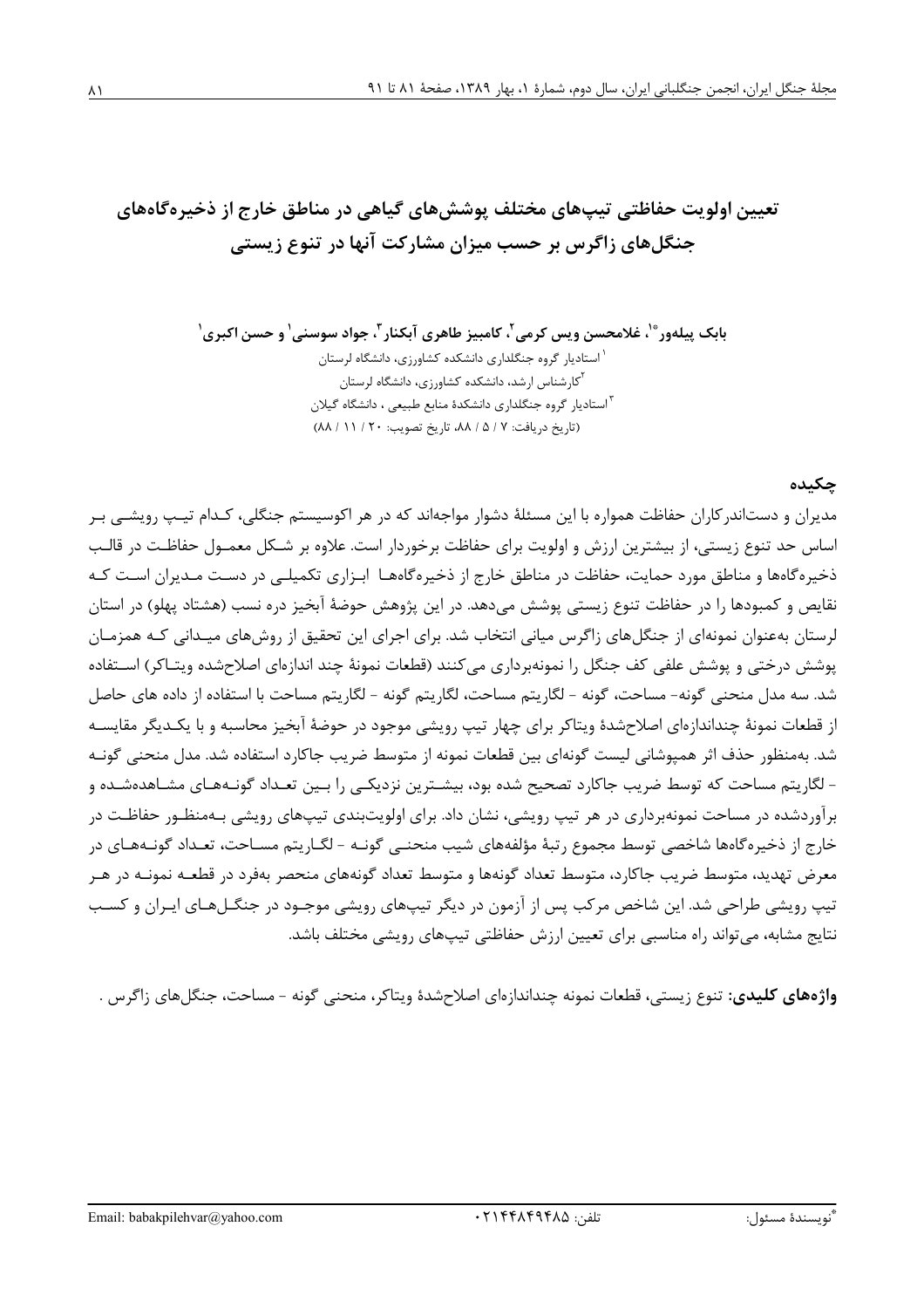مقدمه و هدف

جنگلها بهعنوان یکی از غنیترین عرصـههـای طبیعــ ،در بردارندهٔ حـدود ۶۵ درصـد گونـههـای خشـکی;ی هسـتند World commission of forests and sustainable ) development, 1999) و بیشـترین تنـوع گونـهای را بـرای گروههای تاکزونومیک متعددی مانند پرندگان، بیمهرگان و Alindenmayer et al., 2006). (Lindenmayer et al., 2006). بر مبنـای مطالعـات (1997) .Bryant et al. (1997) ۴۶ درصـد از جنگلهای دنیا به دیگر کاربریها تبدیل شدهانـد فقـط ٢٢ درصد از جنگلهای اولیه یا ۴۰ درصد از جنگلهای بــاقىمانــده در ســطح دنيــا، بــهصــورت دســتنخــورده باقی،ماندهاند. حفاظت از این گنجینه ارزشمند بـا توجـه بـه تنگناهای اجرایی و محدودیت امکانات نیازمند برنامهریـزی بر اساس اولويت حفـاظتى پوشـشهـاى گيـاهى مختلـف میباشد. دستاندر کاران حفاظت به این نتیجه رسیدهاند که حفاظت از تمــامی گســتره گونــهای تنهــا بــا اســتفاده از سیستمهای ذخیرهگاهی ناکارآمد است و توسعه حفاظت در خارج از مناطق ذخیرهگاهی از اهمیتی برابر با ذخیرهگاهها برخوردار است (پیلـهور، ۱۳۸۶). همـهٔ انـواع پوشـشهـای گیاهی یا گونههای مختلف گیاهی به یک اندازه در معرض تهديد واقع نشدهاند و با توجـه بـه امكانـات، توزيـع بهينــه مکانهای حفاظتی در ناحیـهٔ جنگلـی بـهنحـوی کـه از آن بیشترین ارزش حفاظتی بهدست آید، مےتوانـد هـدف هـر مدیر اجرایی در زمینهٔحفاظت خارج از ذخیرهگاهها باشـد. در حفاظت خــارج از منــاطق ذخيــره گــاهي منــاطق تحـت حمایت ویژه، مانند زیستگاههای خاص یا کریدورها و دیگـر مناطق که بهصورت بالقوه توانـايي بهـرهبـرداري دارنـد، در سطح زمیننما یا در سطح توده جنگلی مطرح میشوند. این پرسش همواره در ذهـن مـدیران و دسـت انـدكـاران حفاظت وجود دارد که کدام بخش از زمیننما یا کدام تیپ پوشش گیاهی، بیشترین اهمیت را برای اختصاص به Myer et al., ) دغاظت با توجه بـه تنـوع گونـهای آن دارد 2000). در این زمینه تنوع گونـهای بـه تنهـایی نمـیتوانـد ابزاری جامع برای اولویتبندی باشد و استفاده از دادههای دیگر مانند توزیع گونههای بومی یا نـادر و الگوهـای تغییـر

شكل زمين مؤثر خواهد بود (Lombard et al., 1997).

با اینکه در اکوسیستمهای جنگلی غنای گونههـای گیـاهی در اشکوب علفی کف جنگل از دیگر اشکوبها بیشتر است، بیشر محققان در پژوهش۵مایشان هنگام بررسی تهدیـدهای تنــوع زیســتی، اشــکوب علفــی را از نظــر دور داشــته انــد (Gilliam, 2007). بر مبنای گزارش (Gilliam, 2007) نسبت مشارکت اشکوب علفی کف جنگل در تنـوع گیـاهی اکوسیستمهای جنگلی در تحقیقـات مختلـف از ۲ تـا ۱۰ تغییر مے کند و بهطور متوسط ۵/۷ است. Levin & Wilson (1976) برآورد کردنـد کـه نـرخ انقـراض در بـين گیاهان علفی بیش از سه برابر نرخ انقراض بازدانگان است. بنابراین تهدیدهای مربوط به تنوع گیاهی در جنگل، تـابعی از تهدیدهای گیاهان علفی است. در این زمینه، اندازهگیری تنوع اشکوب علفی در اکوسیستمهای جنگلی، ابزار مـؤثری برای تصمیم گیری دربارهٔ اولویتبندی مناطق مورد حمایت است.

اندازهٔ قطعهٔ نمونه و روش نمونهبرداری از گونههای چــوبی و علفی کف جنگل با یک دیگر متفـاوت اسـت. بنــابراین بایــد روشهایی تا روشهایی در تحقیقات تنوع گیاهی به کار گرفته شود تا بتوان بهطور همزمان گونههای چوبی و علفی كف جنگل را بررسي كرد (Stohlgren, 2007). يكي از ايـن روشها که توسط ویتاکر <sup>۱</sup> ابداع و بهکار گرفته شد، اسـتفاده از قطعات نمونهٔ چنداندازهای<sup>۲</sup> است (Shmida, 1984). ایـن قطعات نمونه شامل يک قطعه نمونـهٔ اصـلى و چنـد تحـت قطعهٔ نمونه با ابعاد کوچکتر در داخل قطعــه نمونــه اصـلی است. ویتاکر تشخیص داد که غنای گونهای ممکن است در مقیاس مکانی تغییر کند. در نتیجه غنای گونـهای تـابعی از Stohlgren et al., 1997a,b; ) مساحت قطعة نمونـه اسـت Chong & Stohlgren, 2007). دادههـای حاصـل از ایـن قطعات نمونهٔ چنداندازهای ویتاکر را می توان بهمنظور تهیـهٔ معادلات منحنیهای گونه - مساحت بـرای مقایسـه غنـای گونـهای بـین تیـپهـای رویشـی مختلـف بـهکـار گرفـت. روشي براي ارزيابي سريع Stohlgren et al. (1997a,b) غنای گونههای گیاهی در سطح یک زمیننما بـا اسـتفاده از قطعات نمونـهٔ چندانـدازهای اصـلاحشـدهٔ ویتـاکر و روابـط

<sup>1-</sup> Whittaker

<sup>2-</sup> Multi-Scale Plots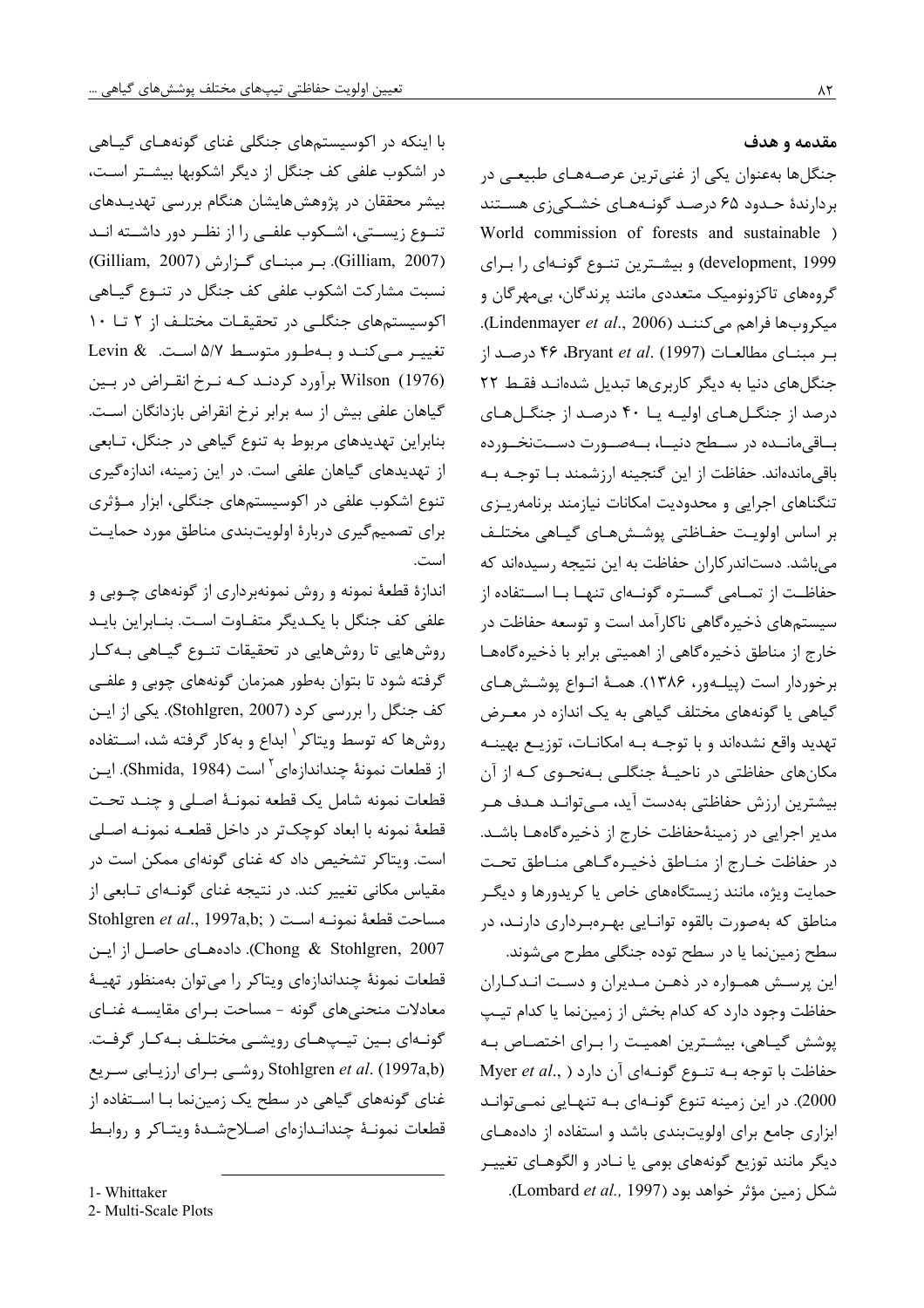مواد و روشها

- منطقهٔ مورد بررسی حوضهٔ آبخیز دره نسب (هشـتاد پهلـو) در محـدودهٔ اسـتان لرستان شهرستان خرمآباد در طول جغرافیایی ۱۶<sup>٬</sup> ۴۸<sup>°</sup> تا ٢٧° ۴۸° و عرض جغرافيائي َ ٨ °٣٣ تا َ ٢٠ °٣٣ واقع شـده و دارای مساحتی برابر با ۸۰۷۲/۸۲ هکتار است. دامنهٔ ارتفاعی این منطقه، ۱۴۰۰ تا ۲۹۰۰ متر بالاتر از سطح دریا است. مقدار متوسط بارندگی سـالیانهٔ منطقـه بـین ۶۵۰ تـا ۸۵۰ میلی متر و مقدار متوسط درجهٔ حرارت سالیانه بین ۹ تا ۱۵ درجهٔ سانتیگراد است. مقدار تبخیر و تعـرق در ایـن منطقه بهطور متوسط در سال بین ۵۵۰ تا ۸۰۰ میلے متـر برآورد شده و این حوضه در اقلیم مدیترانـهای تـا مرطـوب واقع شـده اسـت. بـا توجـه بـه تحقيقـات زمـينشناسـي و ژئومورفولوژی سازندهای تشکیلدهنده این حوضه عبارتنـد از سازندهای کشکان، آبرفت کوارترنر و آسـماری شـهبازان. خــاک منطقــه اغلــب از ردهٔ خــاکـهــای انتــی ســول و اينسيتي سول است. - روش اجرای تحقیق

با استفاده از روش قطعات نمونه چندانـدازهای اصـلاحشـدهٔ ویتاکر، می توان همزمان از آشکوبهای علفی کف جنگــل و آشکوب چوبی غالب نمونهبرداری کرد. دادههــای حاصــل از این قطعات نمونه علاوه بر کاربردشان در تهیهٔ منحنیهای گونه - مساحت مے توانـد اطلاعـات دیگـری ماننـد تعـداد گونههای در معرض تهدید<sup>۲</sup> یا گونـههـای منحصـر بـهفـرد<sup>۳</sup> (گونههایی که فقـط در یـک تیـپ رویشـی مشـاهده شـده است) را در اختیار قرار دهد. قطعه نمونه به کـار بـرده شـده در این تحقیق بر اساس شکل و اندازهٔ پیشنهاد شده توسط است. این قطعهٔ نمونه شـامل Stohlgren et al. (1997a,b) یک قطعـهٔ نمونـهٔ اصـلی بـه مسـاحت ۱۰۰۰ متـر مربـع و چندین تحت قطعهٔ نمونه به مساحت های ۱۰۰ متـر مربـع (یک عدد در مرکز قطعهٔ نمونهٔ اصـلی)، ۱۰ متـر مربـع (دو عدد در دو گوشه داخلی قطعه نمونه اصلی) و ۱ متـر مربـع (ده عدد در محيط داخلي قطعهٔ نمونهٔ اصلي) است. با توجه به تحقیقات (Stohlgren et al., 1997a,b) در جوامع

منحنــیهــای گونــه - لگــاریتم مســاحت پیشــنهاد دادنــد. Chong & Stohlgren, 2007، از قطعات نمونهٔ چنداندازهای اصلاح شدهٔ ویتاکر برای ارزیـابی سـه مـدل منحنـی گونـه-مساحت در برآورد غنای گونهای مشاهدهشده در تیپهای رویشی مختلـف اسـتفاده کردنـد. بـا اینکـه مـدل منحنـی لگاريتم گونه - لگاريتم مسـاحت، در ١٢ تيـپ از ١٧ تيـپ مورد بررسی بیشترین ضریب تعیین تعدیلشده را داشت، هنگامی که شیب منحنیها بهمنظور حذف اثـر همیوشـانی دادهها در بین قطعات نمونـه در یـک تیـپ، بـا اسـتفاده از متوسط ضریب جاکارد<sup>٬</sup> تصحیح شد، منحنـیٖهـای گونـه -لگاریتم مساحت نزدیکترین تعداد را به تعداد مشاهدهشده در هر تیپ برآورد کردند. در ایران در زمینــه تعیــین تنــوع زيستي جوامع جنگلي تحقيقات مختلفي صورت گرفته، امـا استفاده از این قطعات نمونهٔ چنـد انـدازهای، بـه تحقیقـات مصـداقی (۱۳۷۸) کـه در آن غنـای گونـهای و فـرمهـای رویشــی تحــت ســه شــدت بهـرهبـرداری در علفزارهـای نیمهاستپی شـمال شـرق ایـران بررسـی شـد و پیلـهور و همکاران (۱۳۸۰) که با استفاده از این قطعات نمونـه چنـد اندازهای و ایجـاد تغییراتـی در آن غنـای گونـهای گیاهـان خشبی تیپهای مختلف جنگلی را در شـمال کشـور بـا استفاده از منحنیهای گونـه - مسـاحت تعیـین و مقایسـه کردند محدود مے شود.

در اکوسیستمهای جنگلی غرب کشور که بلوط، گونهٔ غالب است، تیپهای متعددی از پوشش گیاهی مشاهده میشود كه بيشرشان تحت تأثير دخالتهاي انســاني، تغييـر ســيما دادهانــد. اصــولاً تيـــپبنــديهــاي انجــامگرفتــه در ايــن اکوسیستمها بر اساس ترکیب گونهای غالب صورت پذیرفته و توجه به آشکوب علفی کف جنگل که اهمیـت زیـادی در تفکیک دقیق تیپهای رویشی و تنوع گیـاهی دارد، از نظـر دور مانده است. اهداف این تحقیـق عبارتنـد از: ١- ارزیـابی قابلیت قطعات نمونهٔ چندانـدازهای اصـلاحشـدهٔ ویتـاکر در تهیهٔ منحنیهای گونه- مساحت و برآورد غنای گونـهای در تیپهای رویشی مختلف در جنگـلهـای زاگـرس میـانی، ۲- تهيهٔ شاخصي بـراي اولويـتبنـدي تيـپهـاي رويشـي مختلف بهمنظور حفاظت در مناطق خارج از ذخيره گاهها.

<sup>2-</sup> Threatened Species

<sup>3-</sup> Unique Species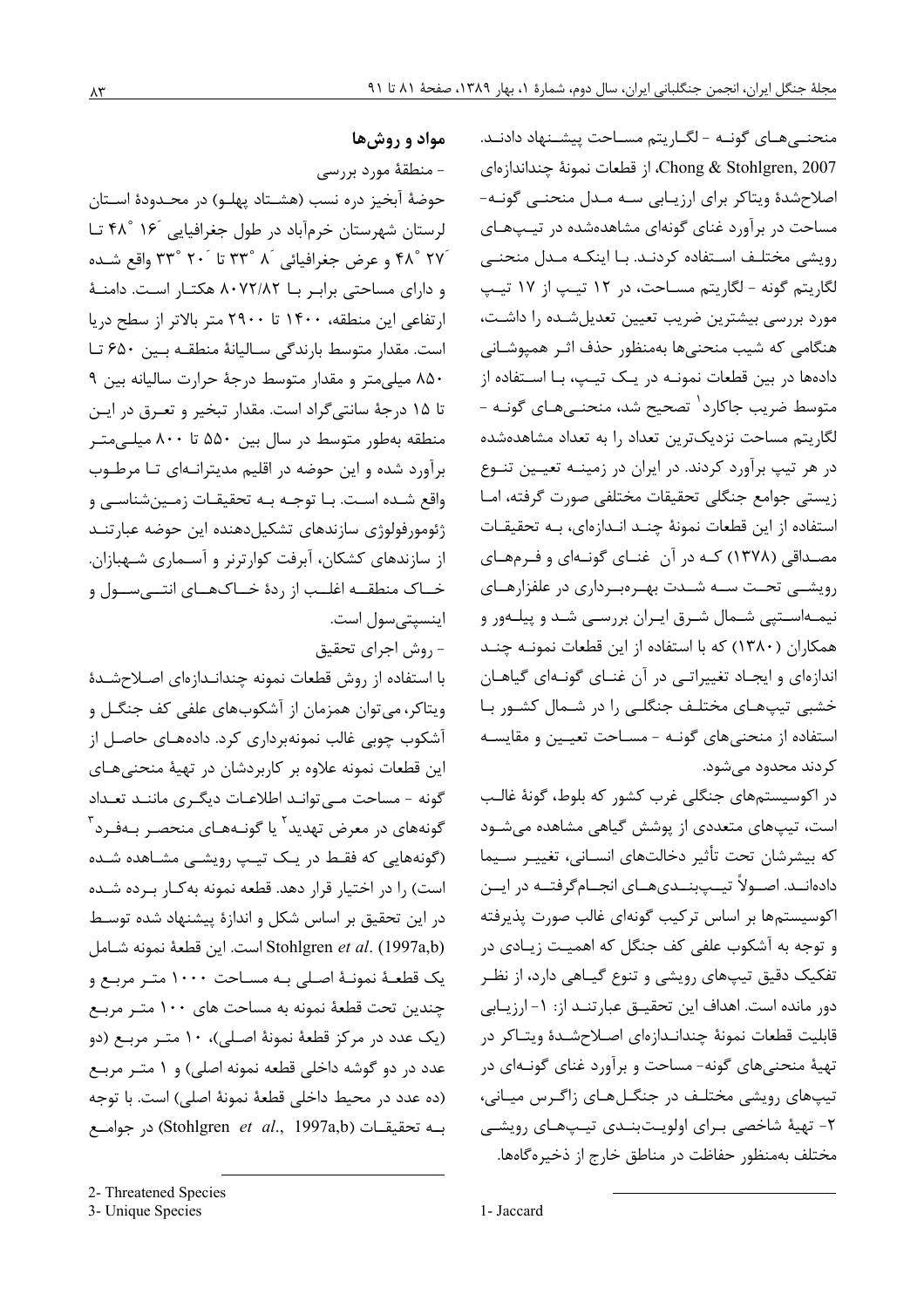قطعه نمونه اصلی به ۲۵۰ متر مربع (یک چهارم) کاهش یافت. در پی کاهش مساحت تحت قطعات نمونه نیز بـه ۲۵ ، ٢/۵ و ٢/٥٠ متر مربع كاهش يافت. در شكل ١ طرح كلي قطعات نمونهٔ چند اندازهای اصلاحشدهٔ ویتاکر را که در ایـن تحقیق به کار گرفته نشان داده شده است.

گیاهی کوچک میتوان ابعـاد قطعـهٔ نمونـهٔ اصـلی و تحـت قطعات نمونه را به نصف كاهش داد. در منطقهٔ مورد مطالعه با توجه به تیپهای رویشـی و رابطـهٔ مشـاهدهشـده بـین افزایش گونه و افزایش سطح، قطعـه نمونـهای بـه مسـاحت ۲۵۰ متر مربع مناسب تشخیص داده شد و با کـاهش ابعـاد قطعه نمونه اصلى وتحت قطعات نمونه به نصف، مسـاحت



شكل ١- قطعات نمونهٔ چنداندازهاي اصلاحشدهٔ ويتاكر (Stohlgren et al., 1997a) با كاهش ابعاد به نصف

كاملاً تصادفي توزيع شـدند. بـراي پيـاده نمــودن موقعيـت قطعات نمونه از سامانه موقعيتياب جهاني` استفاده شد. در مجموع ٢١ قطعه نمونهٔ چنداندازەای اصلاحشدهٔ ویتــاکر بهصورت کاملاً تصادفی در این چهار تیپ مستقر شــدند. در قطعه نمونهٔ اصلی و تحت قطعـات نمونـه، همـهٔ گیاهـان خشبي و علفي بر حسب گونه شناسـايي و اسـامي آنهـا بـه تفكيك ثبت شد. در تحت قطعـهٔ نمونـهٔ ۰/۲۵ متـر مربعـي علاوه بر نام گونهها درصد پوشش آنها نیز ثبت شد. - تجزیه و تحلیل دادهها میانگین تعداد گونهها در تحت قطعـات نمونـه ۲/۵ و ۲/۵ متر مربعي و همچنين تعداد گونهها در تحت قطعـهٔ نمونـهٔ ۲۵ متر مربعی و تعداد گونه ها در قطعه نمونه اصلی برای تهیه منحنیهای گونه- مساحت در هر تیپ رویشی بـهکـار گرفتـه شــد (Shmida, 1984). بـراي محاسـبهٔ رگرسـيون منحنیهای گونه - مساحت، نرمال بودن توزیـع دادههـا بـا استفاده از آزمون كلمـوگراف اسـميرنوف توسـط نـرمافـزار SPSS بررسی شد. سه مدل منحنی گونه - مساحت، گونـه

بر اساس دادههای طرح جنگلداری چنـدمنظورهٔ عـرف دره نسب (مهندسین مشاور بلـوط زاگـرس اصـفهان، ۱۳۸۵) و جنگل گردشی، چهار تیپ رویشی مشـخص در ایـن حوضـه آبخیز قابل شناسائی بود. تیپهـای اصـلی عبـارت بودنـد از ١- تيب بلوط خـالص (Quercus brantii) ٢- تيب بلـوط Quercus brantii, Acer ) و Quercus Pyrus syriaca, ) و گونههايي چـون ( Pyrus syriaca, Crateagus atrosanguinea, Crataegus meyeri, Lonicera nummulariifolia"- تیــــپ آمیختـــــهای از Daphne mucronata, Astragalus) ( رافنه، گون و رانباس ascendense, Astragalus gossypinus, Cerasus brachypetala, Cerasus microcarpus) بِـــــــــــواه Cotoneaster morulus, Astragalus ) گونـههايي چـون baba-alliar, Amygdalus haussknechtii, Rosa elymaitica) ۴- تیـب علفزارهـای مرتفـع ( Ferulago angulata, Tanacetum polycephalum, Iranecio .paucilobus, Cirsium echinus). پــس از رجـــوع بـــه تحقیقات قبلی و جنگل گردشی، تیپهای رویشـی بـر روی نقشه مشخص شده و قطعات نمونه در هر تیپ بـهصـورت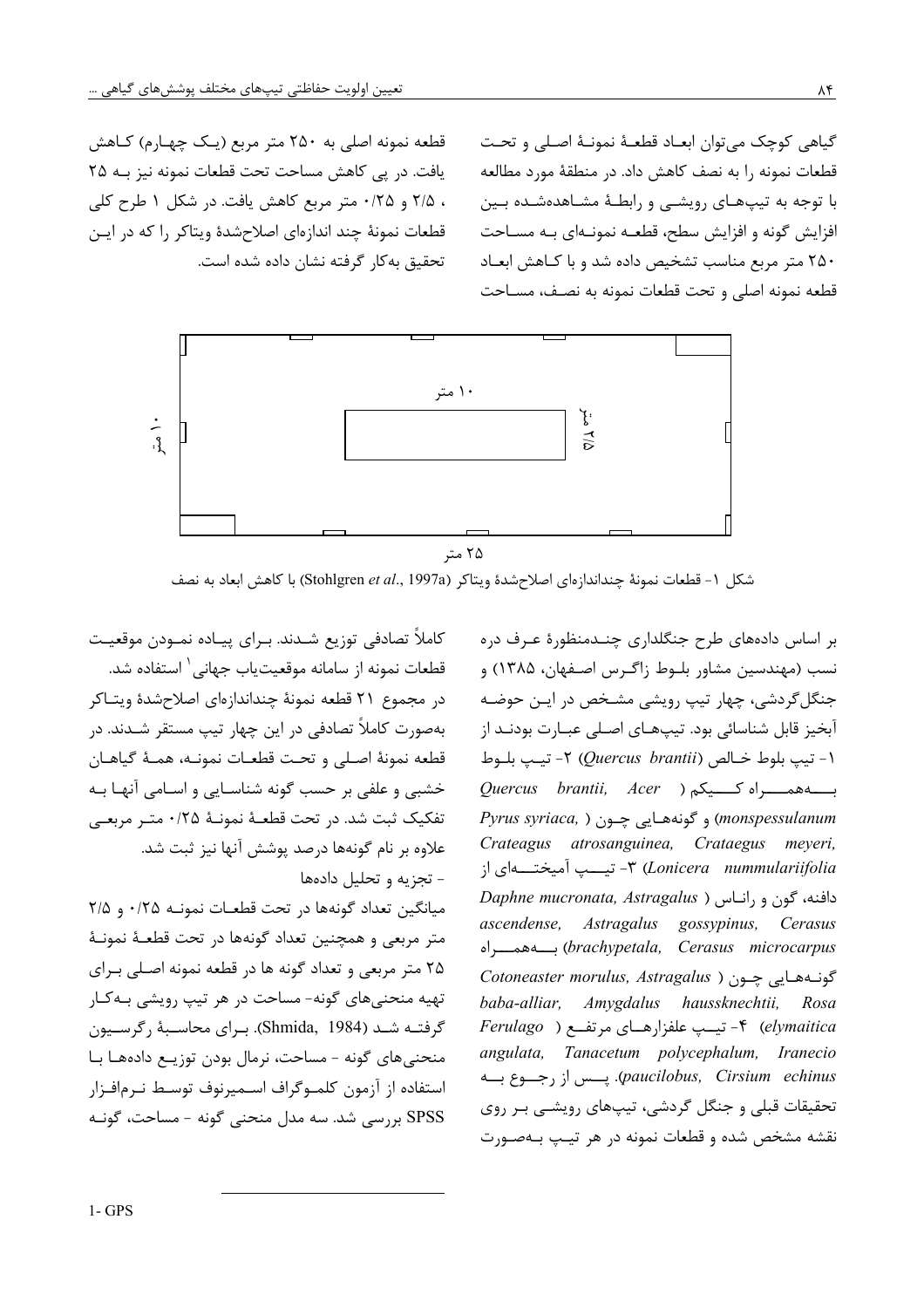- لگاريتم مسـاحت و لگــاريتم گونــه - لگــاريتم مسـاحت و معادلهٔ آنها برای هر تیپ محاسبه شد.

چون در قطعات نمونهٔ برداشتشده در هر تیپ گونـههـای مشترک مشاهده میشود، بهمنظور برآورد دقیقتـر تعـداد گونه توسط معادلهٔ منحنی گونـه - لگـاریتم مسـاحت، لازم است اثرات این همپوشـانی بـه نحـوی حـذف شـود. بـدین منظور از متوسط ضریب جاکـارد اسـتفاده شـد (پیلـهور و Stohlgren et al., 1997a,b; Chong & ۱۳۸۰ . Stohlgren, 2007). معادلهٔ ضریب جاکارد عبـارت اسـت از J=A/(A+B+C) که در آن A برابر است با تعداد گونههای مشترک در هر دو قطعه نمونه و B و C بهترتیب برابرنـد بـا تعداد گونههای موجـود در قطعـه نمونـهٔ اول کـه در قطعـه نمونهٔ دوم نباشند و تعداد گونههای موجود در قطعهٔ نمونـهٔ دوم که در قطعهٔ نمونهٔ اول نباشند. در صورتیکه گونههـای دو قطعهٔ نمونهٔ کاملاً مشابه هم باشند این ضـریب برابـر بـا یک خواهد بود و در صورتی کـه هـیچ گونهٔمشـتر کی در دو قطعهٔ نمونهٔ یافت نشود این ضریب به سمت عدد صفر میـل خواهد کرد (Krebs, 1999). متوسط ضریب جاکـارد بـرای هر تيپ با استفاده از مقايسه دوبهدو قطعـات نمونـه در هـر تیپ محاسبه شد و از آن برای اصلاح معادلات منحنیهـای گونه - لگاريتم مساحت به شرح زير استفاده شد:

 $Y = (m/i) (\log x) + b$ 

كه در آن Y تعداد گونهها، m شيب خط معادله، j متوسط ضريب جاكارد، x مسـاحت قطعــهٔ نمونــه و b مقـدار ثابـت است.

بهمنظور تعيين توانايي و اعتبار هر مدل، عــلاوه بـر ضـريب تعیین تعدیلشده، رگرسیون، تعداد گونه برآوردشده از هـر مدل با تعداد گونه مشاهدهشده در هر تیپ رویشی مقایسـه شــد. ســـپس بــهمنظــور حفاظــت در منـــاطق خــارج از ذخیره گاهها، شاخصی برای اولویتبندی تیپهـای رویشـی مختلف بر اساس مجموع رتبهٔ هر تیپ رویشی در مؤلفههـای متوسط تعداد گونه در قطعات نمونهٔ هر تیپ رویشی، شیب منحني گونه - لگاريتم مساحت، متوسط ضريب جـاكـارد (کم به زیاد)، تعداد گونههای در معرض تهدید در هر تیپ رویشی و متوسط تعداد گونههای منحصر بهفرد در هر تیپ رویشے محاسبه شد.

نتايج

آزمون كلمـوگراف اسـميرنوف انجـامشـده در ايـن تحقيـق نشان دهندهٔ توزیع نرمال دادهها بوده است. در کل در ۲۱ قطعه نمونهٔ ۲۵۰ متر مربعی مورد استفاده در ایـن تحقیـق، ۲۱۰ گونه متعلق به ۱۶۶ جـنس و ۴۶ خـانواده، شناسـایی شد. معادلات منحنی های مدل های مختلـف گونـه - مسـاحت نشان داد که شیب معادلهٔ منحنی گونـه -مسـاحت کمتـرین دامنه ,ا به خود اختصاص می دهد و شیب معادلهٔ منحنی گونه - لگاریتم مساحت بیشـترین دامنـه را دارد. بنـابراین از شـیب معادله منحنى گونه- لگاريتم براي تهيهٔ شاخص اسـتفاده شـد. مشخصات معادلات منحنى هياي گونيه - مسياحت و متوسيط ضریب جاکارد برای هر تیپ در جدول ۱ آورده شده است.

مدل منحني لگاريتم گونـه - لگــاريتم مســاحت، بيشــترين مقدار ضریب تعیین تعدیلشده را در بمین دیگر مدلها داشت. بر اسـاس متوسـط ضـريب جـاكـارد در تيـپھـاى رویشـے، تیـب بلــوط خــالص دارای بیشــترین نــاهمگنی (همیوشانی گونهای بین قطعات نمونه فقط ۰/۲۲ درصد) و تیپ آمیختـهای از دافنـه، گـون و رانـاس دارای کمتـرین ناهمگنی (همپوشانی گونهای بین قطعات نمونه فقـط ۲۹/۰ درصد) بود (جدول ۱).

در تمام تيبها، معادلات منحنبي كونـه - مسـاحت تعـداد گونهها را بیشتر از تعداد مشاهدهشده در کل مساحت نمونهبرداریشده در هر تیپ رویشـی بـرآورد مـی کـرد. امـا معادلات منحنی گونه - لگاریتم مساحت و معادلات منحنی لگاريتم گونه - لگاريتم مساحت تعداد گونـههـا ,ا كمتـر از تعداد مشاهدهشده در کل مساحت نمونهبرداریشده در هـر تيپ رويشي برآورد مـيکرد (جـدول ٢). نتـايج همچنـين نشان داد که هنگامی کـه شـیب منحنـی گونـه - لگـاریتم مساحت بر متوسط ضريب جاكـارد تقسـيم شـود، بـالاترين میزان صحت در برآورد تعداد گونـه را شـاهد خـواهیم بـود (جدول ٢).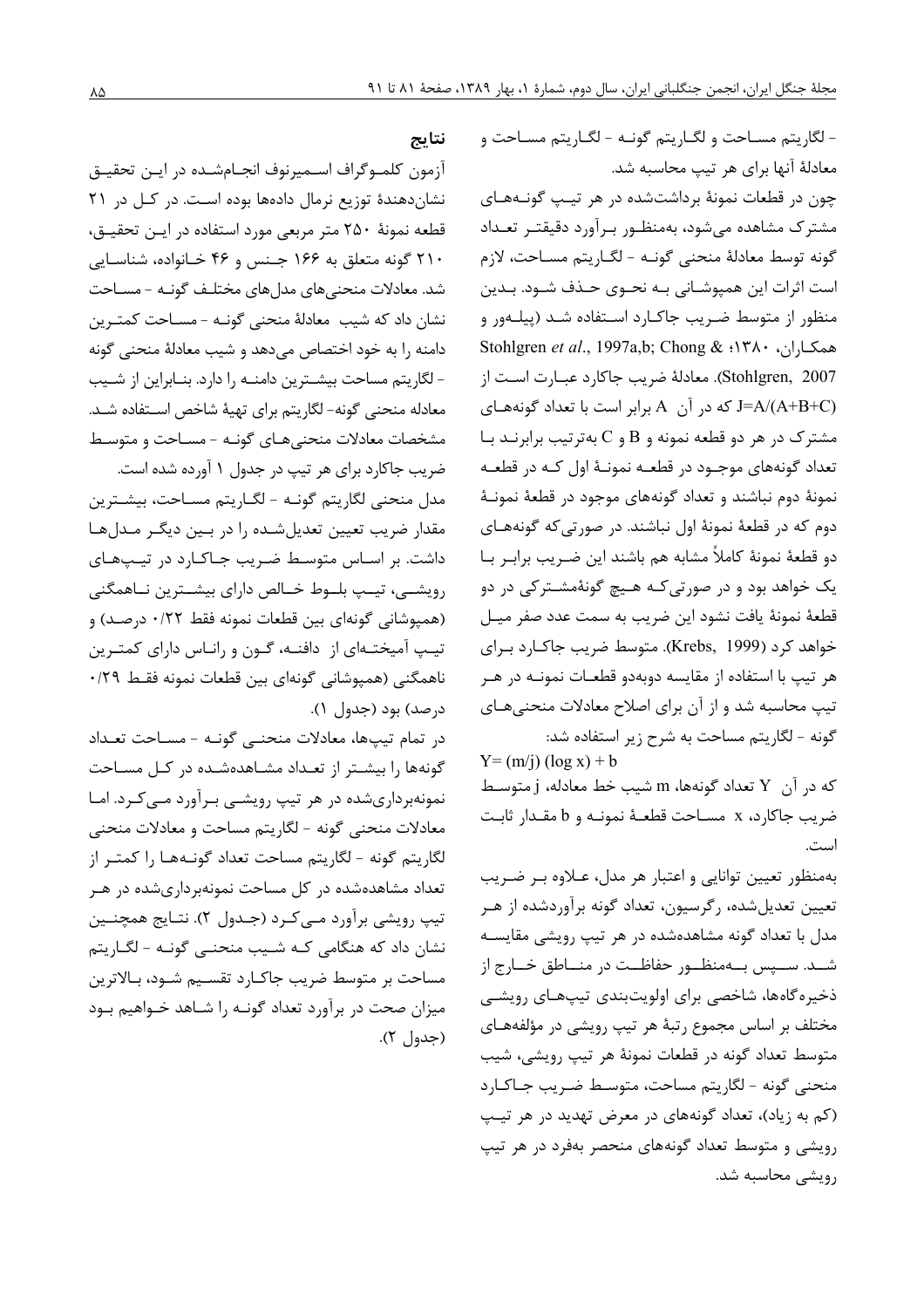| ضريب جاكارد                                     | لگاريتم گونه - لگاريتم  | مساحت                    |                                                          |                                    | گونه - لگاريتم مساحت                         |                                                                  |                                     | گونه - مساحت       |                                                          | تعداد      | تيپ پوشش                             |
|-------------------------------------------------|-------------------------|--------------------------|----------------------------------------------------------|------------------------------------|----------------------------------------------|------------------------------------------------------------------|-------------------------------------|--------------------|----------------------------------------------------------|------------|--------------------------------------|
| (اشتباه معيار)                                  | تعديل شد<br>تعييل.<br>ن | عدد ثابت                 | $\left\{\begin{matrix} 1 \\ 1 \\ 2 \end{matrix}\right\}$ | تعديل شد<br>تعيين<br>$\frac{1}{3}$ | عدد ثابت                                     | $\begin{matrix} \begin{matrix} 1 \\ 2 \end{matrix} \end{matrix}$ | مديل شده<br>تو<br>زار<br>ەربىر<br>ك | عدد ثابت           | $\left\{\begin{matrix} 1 \\ 1 \\ 2 \end{matrix}\right\}$ | قطعه نمونه | گیاهی                                |
| $(\cdot/\cdot 7) \cdot$ /٢٢                     | $\cdot/\lambda\tau$     | $\cdot$ / $\vee\tau$     | .70                                                      | $\cdot$ /YF                        | $-\cdot/\Delta$ .                            | $\cdot$ /YY                                                      | $\cdot$ / $\gamma$ ۳                | 17/11              | $\cdot/$                                                 | ۶          | بلوط خالص                            |
| (·/·7)·/7V                                      | $\cdot/\Lambda f$       | $\cdot$ /۶۸              | $\cdot$ /٢٩                                              | $\cdot$ /YF                        | $-\mathbf{Y}/\mathbf{F}$                     | 1777                                                             | $\cdot$ /۶ $\wedge$                 | 17/F9              | .19                                                      | ۵          | بلوط به<br>همراه كيكم                |
| $(·/·)$ $·/79$                                  | $\cdot/\lambda \cdot$   | $\cdot$ / $\mathcal{F}V$ | .179                                                     | $\boldsymbol{\cdot}$ /<br>Y٣       | $-\mathop{\bullet}/\Lambda\mathop{\Upsilon}$ | $1 - \Delta r$                                                   | $\cdot$ /Y٢                         | $11/T$ ۶           | $\cdot/11$                                               | ۶          | آمیختهای از<br>دافنه، گون و<br>راناس |
| $(\cdot/\cdot \Delta) \cdot / \Upsilon \Lambda$ | $\cdot/\lambda$ ۶       | $\cdot$ /۴۴              | $\cdot/\tau$                                             | $\cdot$ /۶۹                        | $-\nabla/\nabla V$                           | 9/19                                                             | .799                                | $\lambda/\Upsilon$ | $\cdot$ / $\cdot$ 9                                      | ۴          | علفزارهاى<br>مرتفع                   |

جدول ١- مشخصات معادلات منحنىهاى گونه - مساحت و متوسط ضريب جاكارد به همراه اشتباه معيار آنها

جدول ۲- مقایسهٔ تعداد گونهٔ برآوردشده با تعداد گونهٔ مشاهدهشده در مساحت نمونهبرداری در هر تیپ رویشی در مدل های مختلف منحني گونه - مساحت.

| شيب معادلهٔ منحنى گونه - لگاريتم<br>مساحت تقسیم بر ضریب جاکارد | لگاريتم گونه -<br>لگاريتم مساحت  | گونه – لگاريتم<br>مساحت         | گونه - مساحت                             | تعداد گونهٔ<br>مشاهده شده | تيپ پوشش گياهي                     |
|----------------------------------------------------------------|----------------------------------|---------------------------------|------------------------------------------|---------------------------|------------------------------------|
| (57)105                                                        | $(\lambda 9)$ $\tau \tau$        | $(\Lambda\Lambda)$ $\Upsilon$ ۴ | $(5.1)$ 115                              | 155                       | بلوط خالص                          |
| $(50)$ 185                                                     | $(\Lambda V)$ $\Upsilon \Lambda$ | $(\lambda)$ $\uparrow$ 9        | $(55)$ $14V$                             | ۱۲۵                       | بلوط به همراه<br>كيكم              |
| $(5)$ $115$                                                    | $(YF)$ $YY$                      | $(Y\Delta)$ $YY$                | $( Y \setminus Y \setminus Y)$           | ۱۰۸                       | آمیخته ای از<br>دافنه، گون و راناس |
| (55)                                                           | (5.7)                            | $(\tau\tau)\tau$ .              | $(7\lambda)$ $\lambda$ $\cdot$ $\lambda$ | ۶۳                        | علفزارهاي مرتفع                    |

است. بر اسـاس مطالـب كتـاب دادههـای سـرخ ايـران` در منطقهٔ مورد بررسی سه دسته از گونههای در معرض تهدید شناسایی شدند. گونههای در خطر انقـراض ٌ، گونـههـای در خطر کمتر <sup>۲</sup> و گونههایی که دادههای کافی برای دستهبندی آنها در یکی از طبقات گونههـای در معـرض تهدیـد وجـود ندارد<sup>۴</sup> (Jalili & Jamzad, 1999). نام علمی و وضعیت هـر یک از این گونهها در هر تیپ رویشـی در جـدول ۴ آمـده است.

1- Red Data Book of Iran

- 2- Endangered (EN)
- 3- Lower Risk (LR)
- 4- Data Deficient (DD)

در مجموع ۶۸ گونه وجود داشتند کـه فقـط در يـک تيـپ رویشــی دیــدەمــی٬شــدند. از آنجاکــه تعــداد واحــدهای نمونهبرداری و در کل، مجموع مساحت نمونه در تیپهای رويشي متفاوت است، متوسط تعـداد گونـههـاي منحصـر بهفرد در قطعهٔ نمونه در هر تیپ رویشی بهعنــوان مؤلفــهای برای تهیهٔ شاخصی برای اولویـتبنـدی تیـپهـای رویشـی مختلف، بهمنظور حفاظت در مناطق خارج از ذخیره گاههـا، د, نظر گرفته شد (جدول ٣). از دیگر مؤلفههایی که سبب افزایش قابلیت حفـاظتی یـک تیپ رویشی می شود، حضور گونـههـای در معـرض تهدیـد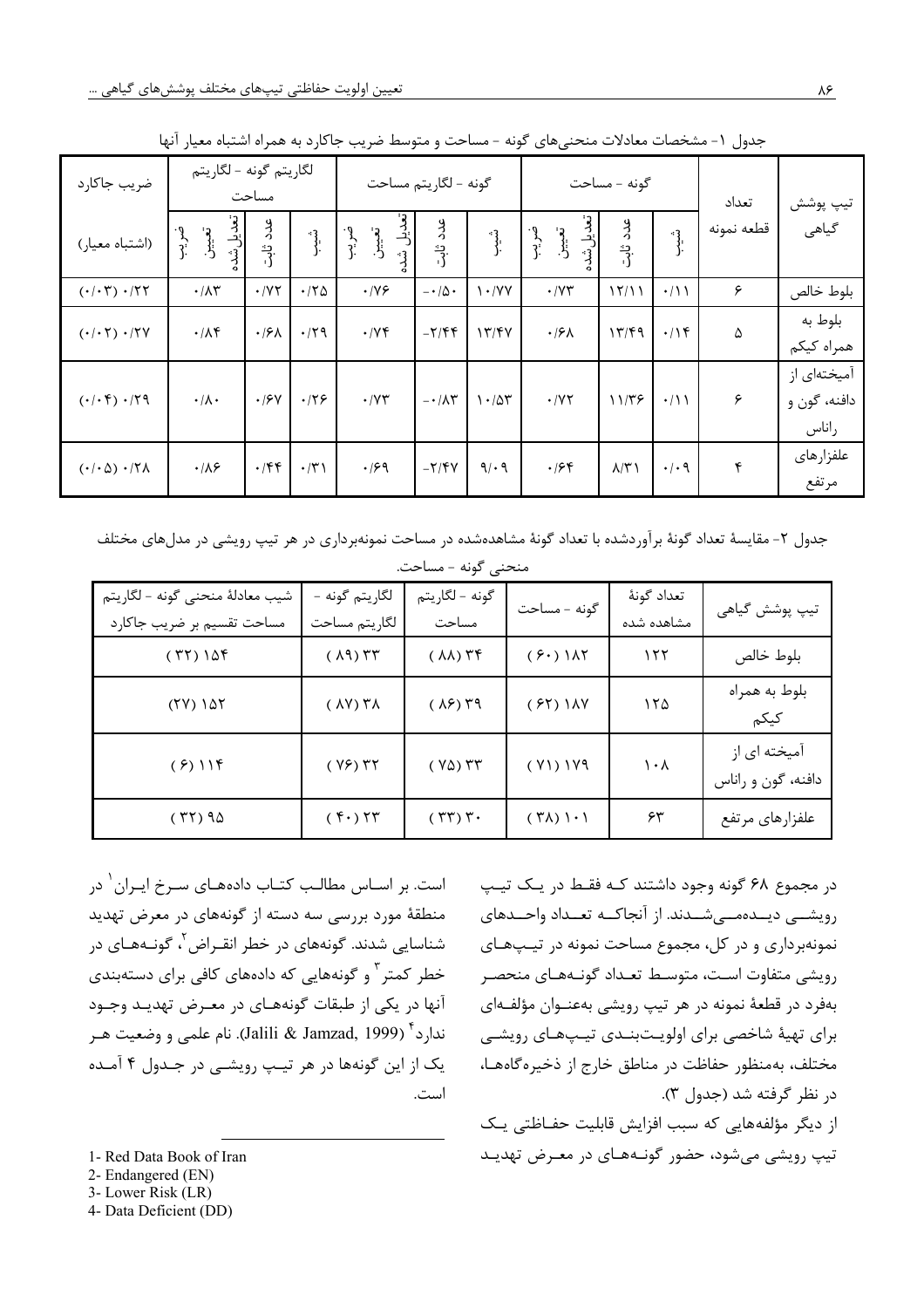| متوسط تعداد گونههای منحصر بهفرد در<br>قطعهٔ نمونه در هر تیپ رویشی | تعداد گونههای منحصر بهفرد در<br>هر تیپ رویشی | تيپ پوشش گياهي                 |
|-------------------------------------------------------------------|----------------------------------------------|--------------------------------|
|                                                                   |                                              | بلوط خالص                      |
|                                                                   |                                              | بلوط به همراه کیکم             |
|                                                                   |                                              | آمیختهای از دافنه، گون و راناس |
|                                                                   |                                              | علفزارهاي مرتفع                |

جدول ۳ - تعداد گونههای منحصر بهفرد و متوسط تعداد گونههای منحصر بهفرد در قطعهٔ نمونه در هر تیپ رویشی

| علفزارهاي مرتفع | آمیختهای از  دافنه،<br>گون و راناس | بلوط به همراه<br>کیکم | بلوط خالص | تيپ پوشش گياهي<br>ڪر<br>نام علمی گیاه           |
|-----------------|------------------------------------|-----------------------|-----------|-------------------------------------------------|
|                 | DD                                 | DD                    | DD.       | Myosotis koelzii                                |
| LR              |                                    |                       |           | Onosma kotschyi                                 |
|                 | LR                                 | LR                    |           | Dianthus austroiranicus                         |
|                 | LR                                 |                       |           | Cirsium bracteatum                              |
|                 | DD                                 | DD                    | DD        | Cousinia khorramabadensis                       |
|                 |                                    |                       | LR        | Rosullaria elymatica                            |
|                 |                                    | LR                    |           | Sameraria stylophora                            |
|                 |                                    | LR                    |           | Fraxinus<br>rotundifolius<br>sub sp.<br>Persica |
| LR.             | LR                                 | LR                    | LR        | Amygdalus haussknechtii                         |
| DD.             |                                    | DD                    |           | Galium kurdicum                                 |
| DD.             |                                    | DD                    | DD        | Bonium luristanicum                             |
| DD              | DD                                 | DD                    | DD        | Eryngium creticum                               |
|                 |                                    |                       | LR        | Stachys perspolitana                            |
| EN              |                                    | EN                    | EN        | Allium hirtifolium                              |
| ۶               | ۶                                  | ۱۰                    | ٨         | مجموع                                           |

جدول ۴ - نام علمی و موقعیت هر یک از گونههای در معرض تهدید در تیپهای رویشی در منطقهٔ مورد بررسی

متوسط تعداد گونهها در قطعات نمونه در هر تیپ رویشـی بەعنوان مؤلفەاي ديگر از شاخص اولويـتبنـدى تيـپھـاي رویشــی مختلــف، بــرای حفاظــت در منــاطق خــارج از ذخیرهگاهها محاسبه و در جدول ۵ آورده شد.

جدول ۵ - متوسط تعداد گونهها در تیپهای رویشی

| متوسط تعداد گونهها در<br>هر تيپ رويشي | تيپ پوشش گياهي                    |
|---------------------------------------|-----------------------------------|
| $\Upsilon \eta / \Upsilon$            | بلوط خالص                         |
| 4712                                  | بلوط به همراه کیکم                |
| ٣٨                                    | آمیختهای از دافنه،<br>گون و راناس |
| 8 X / X                               | علفزارهاي مرتفع                   |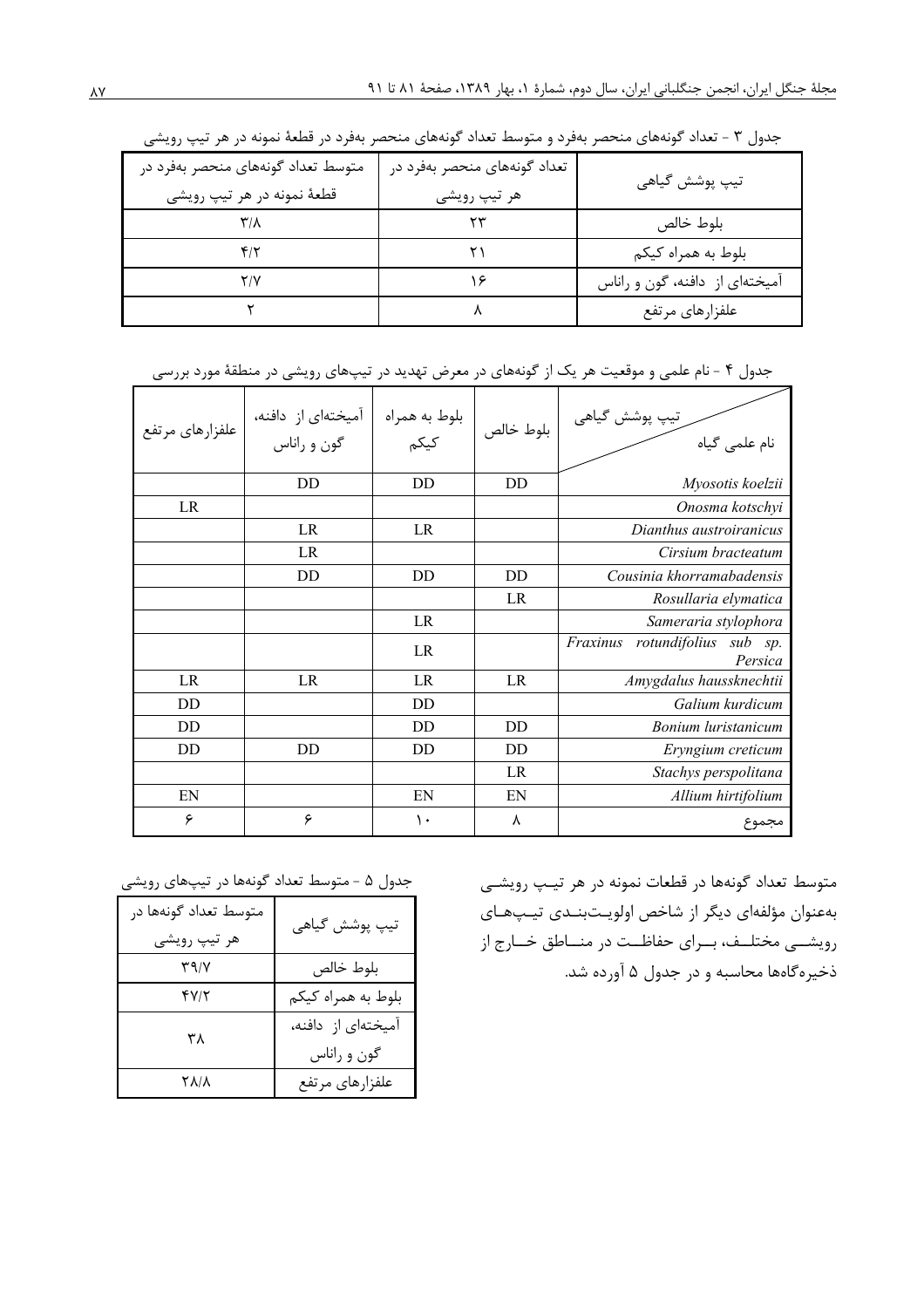رتبهٔ هر یک از مؤلفههای یادشده در تهیـهٔ شـاخص تعیـین شده و بر اساس مجموع رتبهٔ هر تیپ رویشی مقدار شاخص و ارزش حفــاظتی آن تیــب رویشــی در مقایســه بــا دیگــر

تیپهای رویشی مشخص شد (جدول ۶). در صورتی که دو تیپ رویشـی در یـک مؤلفـه امتیـازی برابـر کسـب کننـد، , تبهای مشابه به آنها اختصاص خواهد یافت.

|                             |                                                                        | ت <i>د</i> بیپردی صدر ب  |                                      |                                |                                             |                                      |
|-----------------------------|------------------------------------------------------------------------|--------------------------|--------------------------------------|--------------------------------|---------------------------------------------|--------------------------------------|
| مجموع رتبهٔ هر<br>تيپ رويشي | متوسط تعداد گونههای<br>منحصر بهفرد در قطعه<br>نمونه در هر تيپ<br>رويشى | ضريب جاكارد              | شيب منحنى<br>گونه – لگاريتم<br>مساحت | تعداد گونههای<br>در معرض تهديد | متوسط تعداد<br>گونهها در هر<br>تيپ رويشى    | تيپ پوشش<br>گیاهی                    |
| $\gamma$                    | $(\uparrow)$ $\uparrow/\uplambda$                                      | $(f) \cdot  Y $          | $(Y)$ $\cdot$ /YY                    | $(5)$ $\lambda$                | $(T)$ $T$ 9/ $Y$                            | بلوط خالص                            |
| ۱۸                          | $(f)$ $f/7$                                                            | $(T) \cdot / \Upsilon V$ | $(f)$ $\frac{1}{f}$                  | (T)                            | $(1)$ $fV/T$                                | بلوط به<br>همراه كيكم                |
| λ                           | $(Y)$ $Y/Y$                                                            | $(1) \cdot  Y9 $         | $(1)$ $\cdot$ / $\Delta$ r           | $(1)$ $\epsilon$               | $(Y)$ $\uparrow \uparrow \uparrow \uparrow$ | آمیختهای از<br>دافنه، گون و<br>راناس |
| ۶                           | (1) 7                                                                  | $(Y) \cdot  Y $          | $(1)$ $9/·9$                         | $(1)$ $\epsilon$               | $(1)$ $\forall \lambda/\lambda$             | علفزارهاى<br>مرتفع                   |

| بدول ۶ - ارزش مؤلفههای مورد استفاده در تهیهٔ شاخص در هر تیپ رویشی و رتبهٔ آنها داخل پرانت |  |  |  |  |  |  |  |  |  |  |  |  |
|-------------------------------------------------------------------------------------------|--|--|--|--|--|--|--|--|--|--|--|--|
|-------------------------------------------------------------------------------------------|--|--|--|--|--|--|--|--|--|--|--|--|

ىحث

در تعيين اولويت حفاظتي تيپهاي رويشي مختلـف، ارزش آن تيپ رويشي به لحـاظ تنـوع گونـهاي، اهميـت بسـياري دارد. در این میان، آشکوب علفـی نقـش بسـیار بـارزی در تنــوع زیســتی اکوسیســتمهــای جنگلــی بــه عهــده دارد (Gilliam, 2007). در بیشـر تحقیقـات مربـوط بـه تنـوع زیستی ایـن آشـکوب مهـم بـهدلیـل مشـکلات مربـوط بـه اندازه گیری آن در نظر گرفته نمی شود و قضاوتها منحصر به گونههای چوبی میگردد (پیلهور و همکاران، ۱۳۸۰؛ يوربابائي، ١٣٧٧). اســتفاده از قطعــات نمونــهٔ چندانــداز،اي اصلاحِشدهٔ ویتـاکر بـا توزیـع کـاملاً تصـادفی در هـر تیـپ رویشی، روشی است در تحقیقات تنوع گیاهی که توسط آن مي توان به طور همزمان گونههاي چوبي و علفي كف جنگل را بررسی کرد. ابراری واجاری و ویـس کرمـی نیـز در سـال ۱۳۸۴ در همین منطقه بهروش متداول میـدانی، تحقیقـات فلورستیک انجام دادنـد و ۲۰۵ گونـه از ۱۵۵ جـنس و ۴۹ خانواده تعیین کردنـد، در حالیکـه در مطالعـهٔ حاضـر و بـا استفاده از ٢١ قطعه نمونة چنداندازماي اصلاحشدة ويتاكر، ۲۱ گونه متعلق به ۱۶۶ جنس و ۴۶ خانواده ثبت شد. ایـن

افزایش تعداد گونههای شناسایی شده در یک منطقهٔ معـین  $\mathsf{I},$ 

می توان نشانهای بر قابلیت بالای این روش تحلیل کرد. این نتايج همسو با نتايج ديگر تحقيقات صورتگرفتـه در خـارج از کشور است ( Stohlgren et al., 1997a,b; Chong & Stohlgren, 2007). از مزایـای دیگـر ایـن روش عـلاوه بـر قابلیت زیاد تعیین تعداد گونهها، سهولت اجرا و مقـرون بـه صرفه بودن، به لحاظ زمان و هزينـه اسـت ( Stohlgren et al., 1997a,b). برداشت كامل هر قطعه نمونـه توسـط يـك گروه کاری چهار نفره بهطور متوسط حدود دو ساعت زمـان نياز داشت.

با وجود بيشتر بودن مقدار ضـريب تعيـين تعـديلشـده در مدل منحنی لگـاریتم گونـه - لگـاریتم مسـاحت، در تمـام تیپها، هنگامی که شیب منحنی گونه - لگـاریتم مسـاحت بر متوسط ضريب جاكارد تقسيم شـد، كمتـرين اخـتلاف را در برآورد تعداد گونه و تعداد گونه مشاهدهشده در مساحت مورد نمونهبرداری در هر تیپ مشاهده کردیم. این نتایج نیز هماننــد نتــايج تحقيــق (Stohlgren *et al.* (1997a,b Chong & Stohlgren (2007) بود. در نتيجـه ايـن مـدل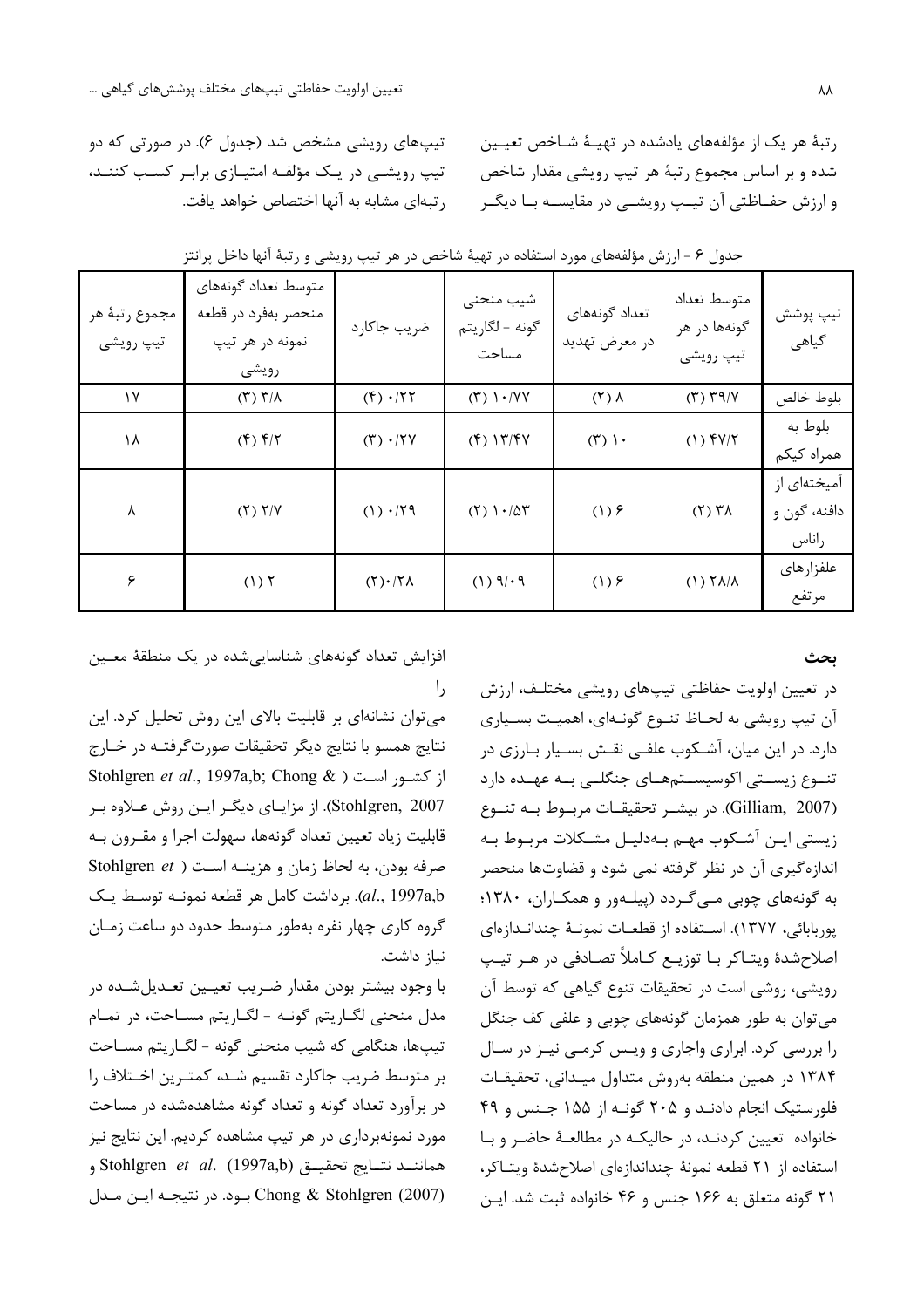بهترین مدل در بین مدلهای مورد بررسی در ایـن تحقیـق برای برآورد غنای گونهای بهحساب می آید. همان گونـه کـه در نتــايج مشــهود اســت، شــيب منحنــي گونــه - لگــاريتم مساحت دارای بیشترین دامنه است (مشابه نتایج Chong (2007) X stohlgren). این نکته نشان می دهد که هر چـه شيب منحنى بيشتر باشد، با افزايش مساحت، شاهد تعـداد گونهٔ بیشتری خواهیم بود. یعنی بدون اطلاع از مقدار غنای گونهای هر تیپ رویشی می توان دربـارهٔ ارزش حفـاظتی آن تیپ رویشی قضاوت کرد و در نتیجه مؤلفهای مناسب بـرای تهيهٔ شاخص اولويتبندي تيپهاي رويشي مختلـف، بـراي حفاظت در مناطق خارج از ذخیرهگاهها است.

متوسط ضریب جاکارد در مقایسهٔ دوبهدوی قطعـات نمونـه در هر تيپ رويشي، نشـان‹هنـده حـد نـاهمگني آن تيـپ رویشی است. هـر چقـدر مقـدار ایـن ضـریب کمتـر باشـد، .<br>ناهمگنی بیشتر و در نتیجه احتمال حضور گونههای بیشــتر در آن تیپ رویشی، بیشتر مے شـود. بـر ایـن اسـاس، ایـن ضریب نیز می تواند مؤلفهای مناسب برای تهیـهٔ شـاخص در نظر گرفت. کمتر بودن این ضریب در تیپ رویشـی بلـوط خالص نشان دهندهٔ حضور گونههای متنوع بیشتر در ایـن تيب است.

تعداد گونههای منحصر بهفرد در هـر تيـپ رويشـي تـابعي از اندازهٔ واحد نمونهبرداری (قطعه نمونه)، سطح نمونه و الگــوی يبراكنش گونسههسا اسبت. در ايبن تحقيسق انسدازه واحسد نمونهبرداري (قطعة نمونه) در تمام تيپها مشـابه بـود، امـا اندازهٔ سطح نمونه بین تیپها تفاوت داشـت. بـرای پرهیـز از اشتباه در قیاس تعداد گونههای منحصر بهفرد در تیپهای مختلف از متوسط آن استفاده شد. همان گونـه كـه در نتـايج مشهود است، تعداد گونههای منحصر بـهفـرد در تیـب بلـوط خالص بیش از تیپ بلوط بههمراه کیکم است (۲۳ در براب ۲۱)، اما هنگامی که متوسط تعداد گونههای منحصر بـهفـرد محاسبه شد، مشاهدهشد که مقدار آن در تیپ بلوط بههمـراه کیکم بیش از تیپ بلوط خالص است (۴/۲ در برابر ۳/۸).

متوسط تعداد گونهها در قطعات نمونه در هر تیپ رویشــی، حد مشارکت نسبی هر تیپ رویشی را در غنای گونهای کل جنگل منعکس میکند و بر اسـاس ايـن مؤلفـه قضـاوت در زمینـهٔ ارزش حفـاظتی بـرای مـدیران آسـانتـر مـیشـود.

همان گونه که در نتایج مشهود است تیپ بلوط بههمراه کیکم بیشترین سهم را در غنای گونهای کل جنگـل دارد و تیپ علفزارهای مناطق مرتفع، دارای کمترین سـهم اسـت. در نهایـت گونــههــای در معــرض تهدیــد، اساســـأ ارزش حفاظتي دارند و كميت آنها در هر تيپ مي تواند دليلي بـر ارزش حفاظتی آن باشد. استفاده از دادههای کتـاب سـرخ ایران در این تحقیق در تکمیل دقیق شـاخص مـورد نظـر اهمیت بسیاری دارد. بر اساس مجموع رتبهٔ مؤلفهها در هر تیپ رویشی ارزش شاخص آن تیپ مشخص می شود و ب این اساس دربارهٔ اولویت حفاظتی آن تیپ رویشی میتوان قضاوت كرد. جمع كردن همهٔ اين مؤلفهها در يک شاخص منحصر بهفرد از ارزش هیچیک از آنهـا نمـی کاهـد، بلکـه ضمن در نظر گرفتن ویژگی تک تک آنها مفهومی جامع از آنها برای مدیران فراهم مـیکنـد. شـایان ذکـر اسـت کـه شـاخص تهيـه شـده فقـط اولويـت حفـاظتى را مشـخص مي كند و تفاوت بين مقادير شاخص، لزوماً بهمعنى ميــزان تفاوت ارزش حفاظتی نیست. این روش برای اولین بـار در ایران در جنگلهای زاگرس بـرای تعیـین ارزش حفـاظتی آزمون شـده اسـت. از ايـن روش در كـوههـاي راكـي در کلرادوی آمریکا با تیپهای رویشـی متنـوع از علفزارهـای مرطوب و خشک تا جنگلهای پهنبرگ صنوبر، بید و غان و جنگلهای سوزنیبرگ با گونههای کاج پونـدوروزا، کـاج كونترتيا، دوگيلاس، نوئيل و نيراد استفاده شيده است .(Stohlgren et al., 1997a,b; Chong & Stohlgren, 2007). ییشنهاد می شـود کـه ایـن روش در پوشـش۵مـای گیـاهی متنوع سرزمین ایران آزمایش شود و در صورت کسب نتایج مشابه، بهعنوان روشي مناسب با قابليت اجرايي بهكار رود.

## منابع

ابراری واجاری، کامبیز و غلامحسـن ویـس کرمـی، ۱۳۸۴. مطالعه فلورستيك منطقه هشتاد پهلـو خـرم آبـاد (اسـتان لرستان)، پـژوهش و سـازندگی جلـد ۱۸ شـمارهٔ ۲ سـال ۱۳۸۴ شماره ۶۷ در منابع طبیعی، ۵۸- ۶۴. پوربابائی، حسن، ۱۳۷۷. تنوع زیستی گونـههـای چـوبی در جنگل های استان گیلان (هیرکانی غربـی)، رسـالهٔ دکتـری،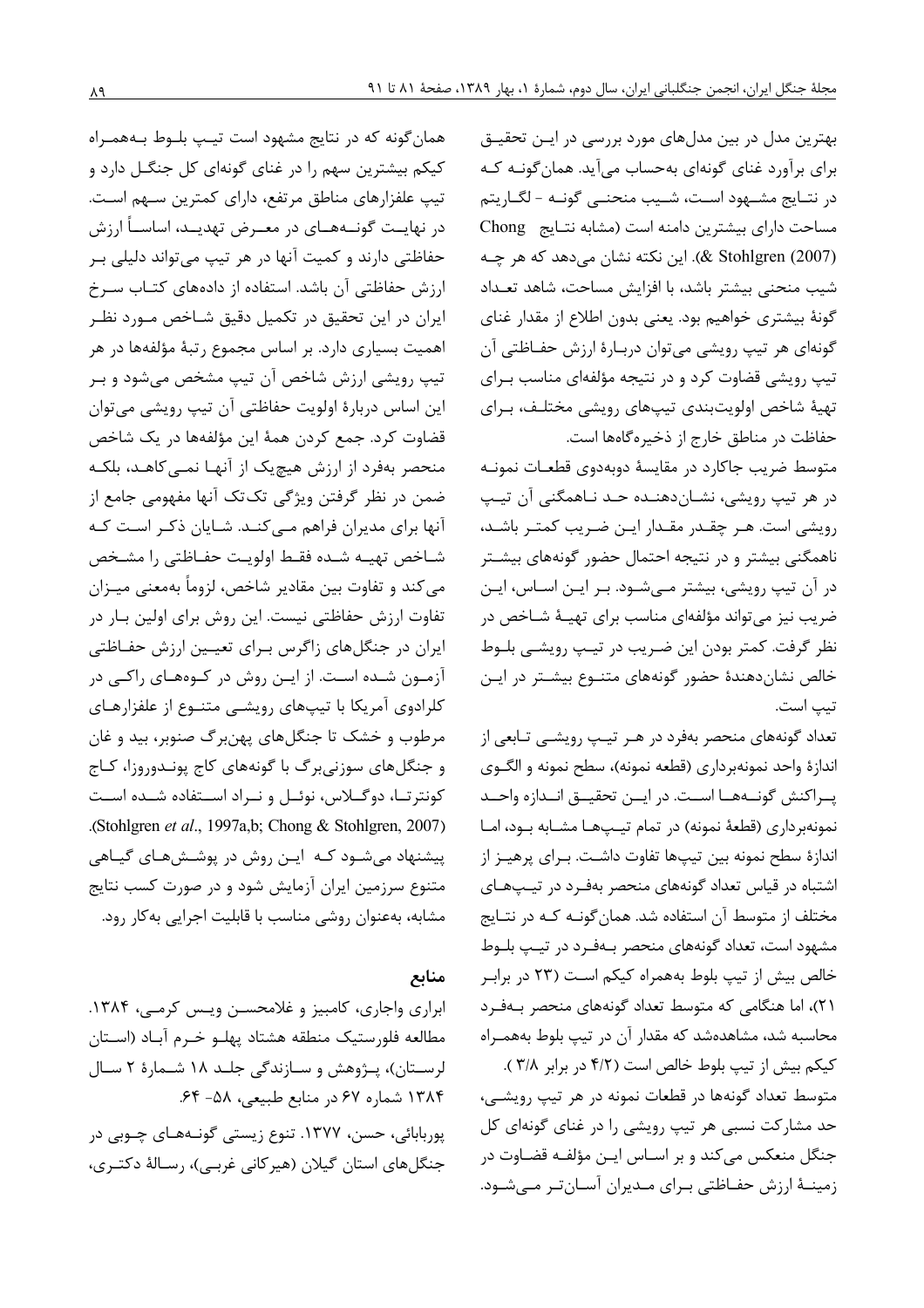Lindenmayer, D.B., J.F. Franklin & J. Fisher, 2006. General management principles and a checklist of strategies to guide forest biodiversity conservation. Biological Conservation, 131: 433-445.

Lombard, A.T., R.M. Cowling, R.L. Presset & P.J. Mustart, 1997. Reserve selection in a species-rich and fragmented landscape on agulhas plain, south Africa, Conservation biology, 11-5: 1101-1116.

Myers, N., R.A. Mittermeier, C.G. Mittermeier, G.A.B. da Fonseca & J. Kent, 2000. Biodiversity hotspots for conservation priorities, Nature 403: 853-858.

Shmida, A., 1984. Whittaker's plant diversity sampling method. Israel Journal of Botany, 33: 41-46.

Stohlgren, T.J., 2007. Measuring plant diversity. Oxford University Press. 390 pp.

Stohlgren, T.J., G.W. Chong, M.A. Kalkhan & L.D. Schell, 1997. Rapid assessment of plant diversity patterns:  $\mathbf{A}$ methodology for landscapes. Environmental monitoring and assessment. 48: 25-43.

Stohlgren, T.J., M.B. Coughenour, G.W. Chong, D. Binkley, M.A. Kalkhan, L.D. Schell, D.J. Buckley & J.K. Berry, 1997. Analysis of plant diversity. Landscape ecology, 12: 155-170.

World commission on forests and sustainable development, 1999. Our forests our future. Report of world commission on forests and sustainable development. Cambridge university press. Cambridge, England, 48pp.

دانشکدهٔ منابع طبیعی و علوم دریایی، دانشگاه تربیت مدرس، ص ۲۶۴. ييلهور، بابک، مجيد فرخنده مخـدوم، منـوچهر نميرانيـان و عادل جليلي، ١٣٨٠. اندازهگيري تنبوع گياهـان چـوبي در جنگل واز با استفاده از قطعات نمونــهٔ چندانــدازوای ویتــاکر اصلاحشده برای جنگلهای شمال ایـران، مجلـهٔ پـژوهش و سازندگی، ۵۳: ۴۱- ۴۵. ییلهور، بابک، ۱۳۸۶. مفاهیم حفاظتی در مدیریت جنگـل و تنوع زيستي - فصلنامهٔ جنگل و مرتع، ۷۵: ۹۲- ۱۰۱.

مصداقی، منصور، ۱۳۷۸. بررسی غنای گونـهای و فـرمهـای رویشی تحت سه شـدت بهـروبـرداری در علفزارهـای نیمـه استیی شمال شرق ایران، مجلهٔ علمی پژوهشی کشاورزی و منابع طبیعے دانشگاہ علـوم کشـاورزی و منـابع طبیعے گ گان، ۵۵ - ۶۶.

مهندســين مشــاور بلــوط زاگــرس اصــفهان، ۱۳۸۵. طــرح جنگلداری چند منظورهٔ عرف دره نسب- سازمان جنگلهـا، مراتع و آبخیزداری کشور، ادارهٔ کل منابع طبیعے لرسـتان،  $\mathbf{r}$   $\epsilon$  -  $\lambda$ 

Bryant, D., D. Niclsen & L. tangley, 1997. The last frontier forest: ecosystems and economies on the edge. World Resources Institute, Washington, DC.  $42$ pp.

Chong, G.W. & T.J. Stohlgren, 2007. Species-area curves indicate the importance of habitats contributions to regional biodiversity. Ecological indicators, 7: 387-395

Gilliam, F.S, 2007. The ecological significance of herbaceous layer in temperate the forest ecosystems, Bioscience, 57(10): 845-858.

Jalili, A. & Z. Jamzad, 1999. Red data book of Iran. Research institute of forest and rangelands, No 215. 748pp.

Krebs, C.J., 1999. Eclolgical Methodology, 2<sup>nd</sup> ed. Benjamin Cummings, 620 pp.

Levin, D.A. & A.C. Wilson, 1976. Rates of evolution in seed plants: Net increase in diversity of chromosome numbers and species numbers through time. Proceedings of the national academy of sciences, 73: 2086 -2090.

Lindenmayer, D.B. & J.F. Franklin, 2002. Conserving forest biodiversity: A comprehensive multiscale approach, Island Press, Washington, 351pp.